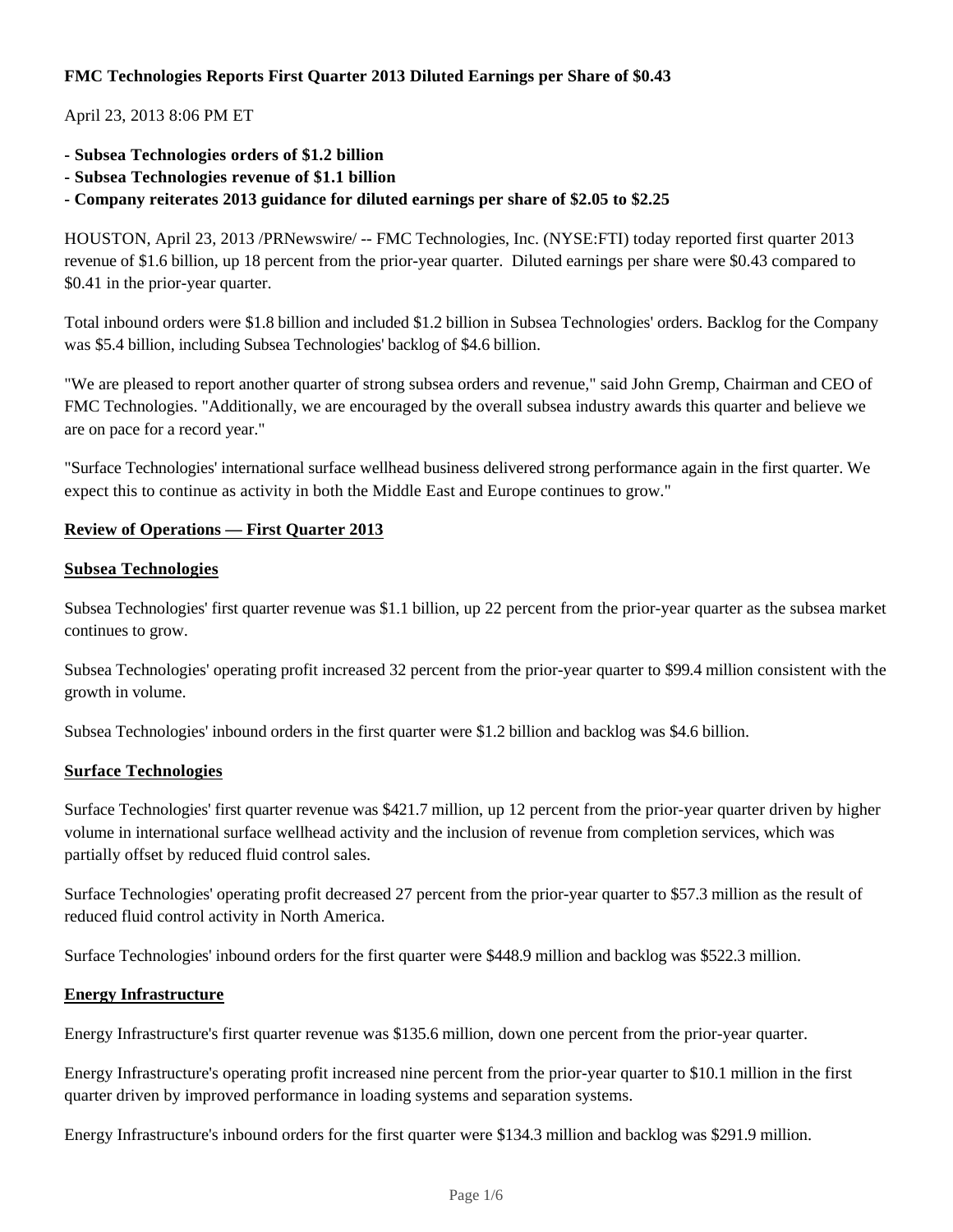# **Corporate Items**

Corporate expense in the first quarter was \$10.3 million, an increase of \$1.8 million from the prior-year quarter. Other revenue and other expense, net, was \$17.0 million, a decrease of \$3.9 million from the prior-year quarter.

The Company ended the quarter with net debt of \$1.4 billion. Net interest expense was \$8.1 million in the quarter.

The Company repurchased approximately 570,000 shares of common stock in the quarter, at an average cost of \$47.32 per share.

Depreciation and amortization for the first quarter was \$49.0 million, up \$2.1 million from the sequential quarter. Capital expenditures for the first quarter were \$78.9 million.

The Company recorded an effective tax rate of 21.9 percent for the first quarter.

## **Summary and Outlook**

FMC Technologies reported first quarter diluted earnings per share of \$0.43.

Total inbound orders of \$1.8 billion in the first quarter included \$1.2 billion in Subsea Technologies' orders. The Company's backlog stands at \$5.4 billion, including Subsea Technologies' backlog of \$4.6 billion.

The Company reiterated its guidance for 2013 diluted earnings per share of \$2.05 to \$2.25 as Subsea Technologies operating profit will improve during the remainder of the year and Surface Technologies should begin to see improvement in the second half of 2013.

*FMC Technologies, Inc. (NYSE:FTI) is a leading global provider of technology solutions for the energy industry. Named by FORTUNE® Magazine as the World's Most Admired Oil and Gas Equipment, Service Company in 2012, the Company has approximately 18,900 employees and operates 30 production facilities in 16 countries. FMC Technologies designs, manufactures and services technologically sophisticated systems and products such as subsea production and processing systems, surface wellhead systems, high pressure fluid control equipment, measurement solutions, and marine loading systems for the oil and gas industry. For more information, visit www.fmctechnologies.com.*

This release contains "forward-looking statements" as defined in the Private Securities Litigation Reform Act of 1995. The words such as "expected," "continue," "outlook," and similar expressions are intended to identify forward-looking statements, which are generally not historical in nature. Such forward-looking statements involve significant risks, uncertainties and assumptions that could cause actual results to differ materially from our historical experience and our present expectations or projections. FMC Technologies cautions you not to place undue reliance on any forward-looking statements, which speak only as of the date hereof. Known material factors that could cause actual results to differ materially from those contemplated in the forward-looking statements include those set forth in the Company's filings with the Securities and Exchange Commission, including its Annual Report on Form 10-K, Quarterly Reports on Form 10-Q and Current Reports on Form 8-K, as well as the following: demand for our systems and services, which is affected by changes in the price of, and demand for, crude oil and natural gas in domestic and international markets; potential liabilities arising out of the installation or use of our systems; U.S. and international laws and regulations, including environmental regulations, that may increase our costs, limit the demand for our products and services or restrict our operations; disruptions in the political, regulatory, economic and social conditions of the foreign countries in which we conduct business; fluctuations in currency markets worldwide; cost overruns that may affect profit realized on our fixed price contracts; disruptions in the timely delivery of our backlog and its effect on our future sales, profitability, and our relationships with our customers; the cumulative loss of major contracts or alliances; deterioration in the future expected profitability or cash flows and its effect on our goodwill; rising costs and availability of raw materials; our dependence on the continuing services of key managers and employees and our ability to attract, retain and motivate additional highlyskilled employees for the operation and expansion of our business; a failure of our information technology infrastructure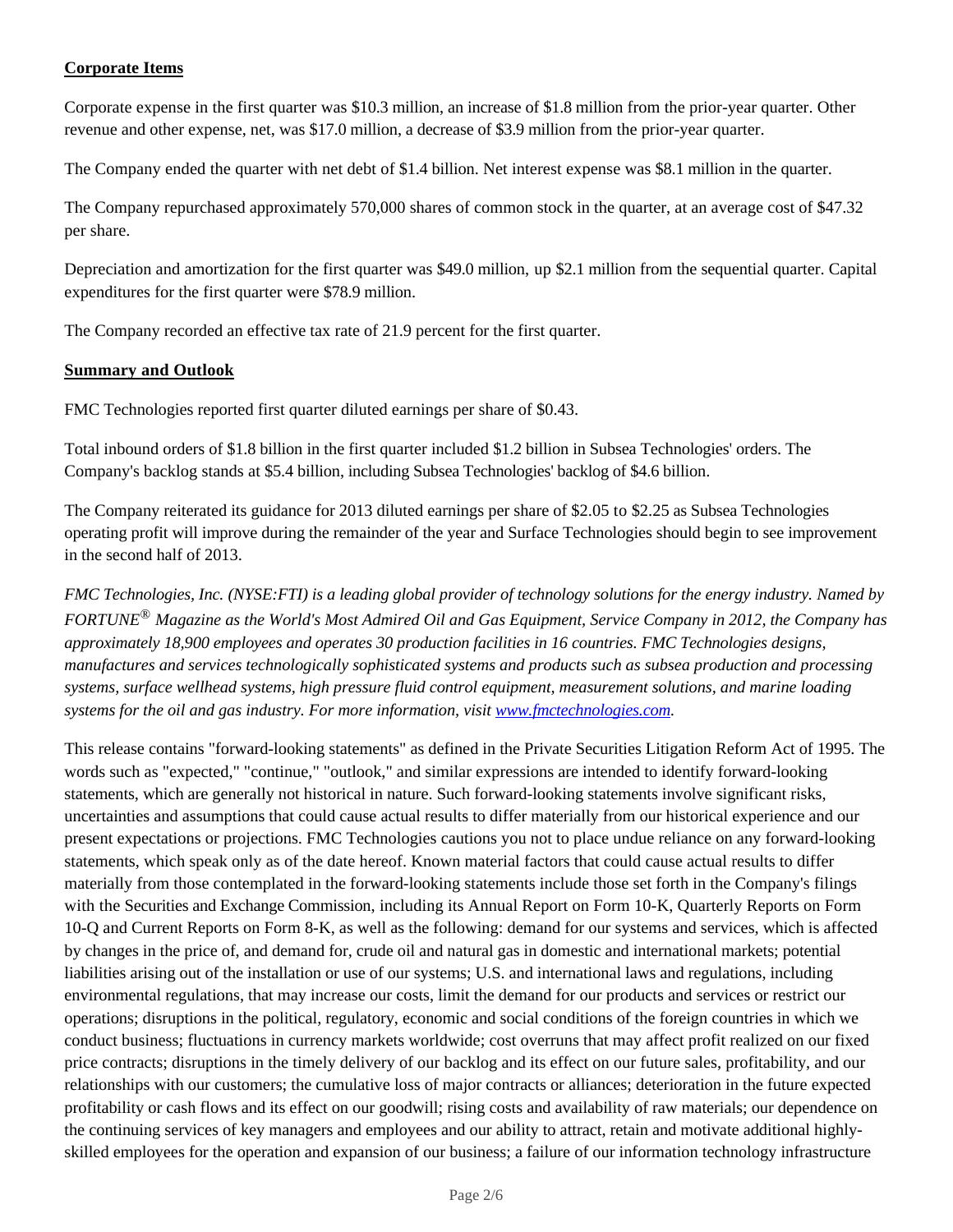or any significant breach of security; our ability to develop and implement new technologies and services, as well as our ability to protect and maintain critical intellectual property assets; the outcome of uninsured claims and litigation against us; and a downgrade in the ratings of our debt could restrict our ability to access the debt capital markets. FMC Technologies undertakes no obligation to publicly update or revise any of its forward-looking statements after the date they are made, whether as a result of new information, future events or otherwise.

**FMC Technologies, Inc. will conduct its second quarter 2013 conference call at 9:00 a.m. ET on Wednesday, July 24, 2013. The event will be available at www.fmctechnologies.com. An archived audio replay will be available after the event at the same website address. In the event of a disruption of service or technical difficulty during the call, information will be posted at www.fmctechnologies.com/earnings.**

**FMC TECHNOLOGIES, INC. AND CONSOLIDATED SUBSIDIARIES CONDENSED CONSOLIDATED STATEMENTS OF INCOME (In millions except per share amounts, unaudited)**

|                                                                     | <b>Three Months Ended</b> |          |         |  |
|---------------------------------------------------------------------|---------------------------|----------|---------|--|
|                                                                     |                           | March 31 |         |  |
|                                                                     | 2013                      |          | 2012    |  |
| Revenue                                                             | \$<br>1,646.0             | \$       | 1,396.6 |  |
| Costs and expenses                                                  | 1,506.5                   |          | 1,266.7 |  |
|                                                                     | 139.5                     |          | 129.9   |  |
| Other income, net                                                   | 1.0                       |          | 4.0     |  |
|                                                                     |                           |          |         |  |
| Income before net interest expense and income taxes                 | 140.5                     |          | 133.9   |  |
| Net interest expense                                                | (8.1)                     |          | (3.5)   |  |
| Income before income taxes                                          | 132.4                     |          | 130.4   |  |
|                                                                     |                           |          | 30.7    |  |
| Provision for income taxes                                          | 28.8                      |          |         |  |
| Net income                                                          | 103.6                     |          | 99.7    |  |
| Net income attributable to noncontrolling interests                 | (1.2)                     |          | (0.9)   |  |
| Net income attributable to FMC Technologies, Inc.                   | \$<br>102.4               | \$       | 98.8    |  |
|                                                                     |                           |          |         |  |
| Earnings per share attributable to FMC Technologies, Inc.:<br>Basic | \$<br>0.43                | \$       | 0.41    |  |
| <b>Diluted</b>                                                      | \$<br>0.43                | \$       | 0.41    |  |
| Weighted average shares outstanding:                                |                           |          |         |  |
| Basic                                                               | 238.7                     |          | 240.1   |  |
| <b>Diluted</b>                                                      | 239.4                     |          | 241.3   |  |

#### **FMC TECHNOLOGIES, INC. AND CONSOLIDATED SUBSIDIARIES BUSINESS SEGMENT DATA**

**(Unaudited and in millions)**

#### **Three Months Ended**

**March 31**

**2013 2012**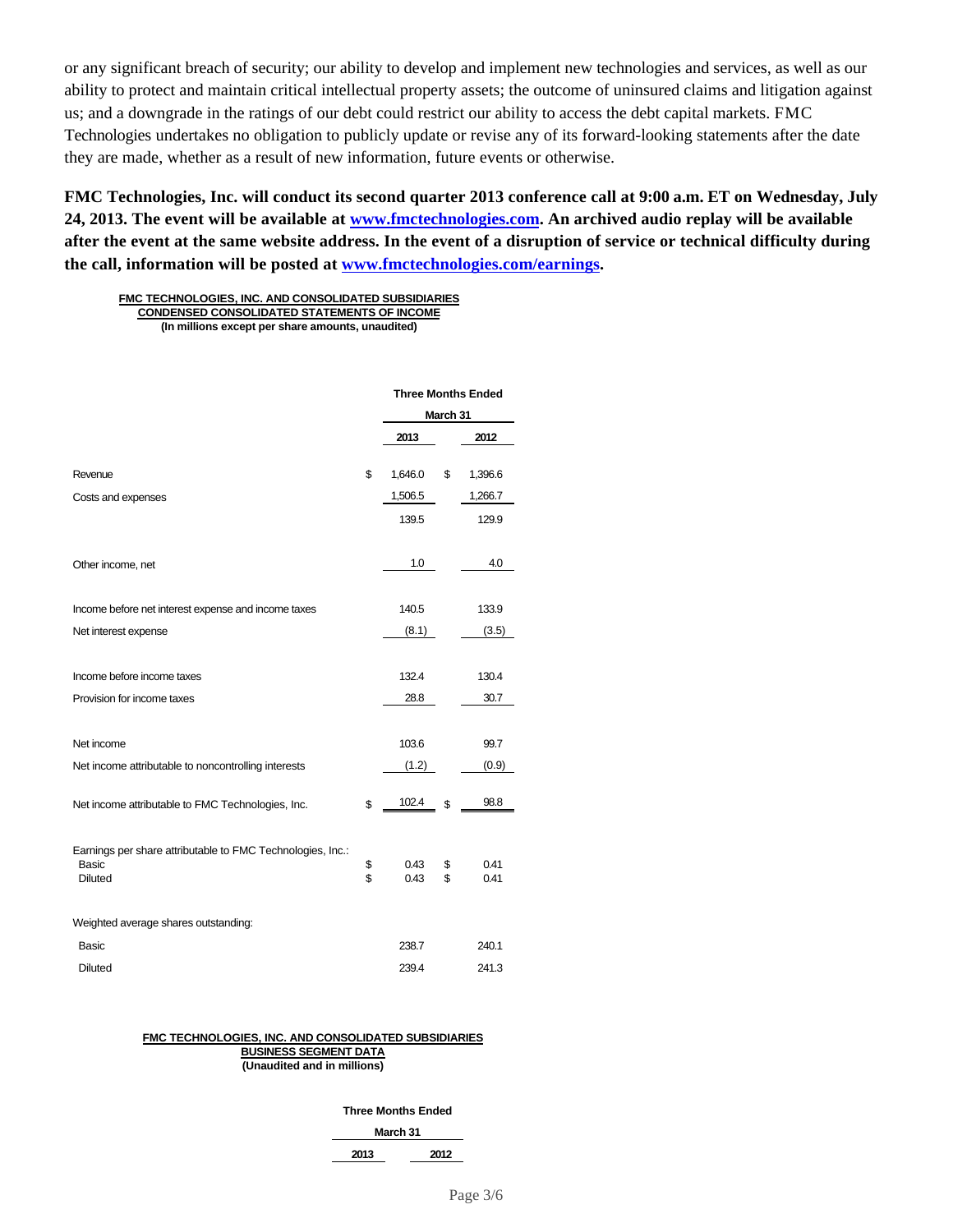#### **Revenue**

| Subsea Technologies                             | \$<br>1,092.2 | \$<br>894.9   |
|-------------------------------------------------|---------------|---------------|
| Surface Technologies                            | 421.7         | 377.8         |
| Energy Infrastructure                           | 135.6         | 137.0         |
| Other revenue (1) and intercompany eliminations | (3.5)         | (13.1)        |
|                                                 | \$<br>1,646.0 | \$<br>1,396.6 |
|                                                 |               |               |
| Income before income taxes                      |               |               |
| Segment operating profit                        |               |               |
| Subsea Technologies                             | \$<br>99.4    | \$<br>75.1    |
| Surface Technologies                            | 57.3          | 78.0          |
| Energy Infrastructure                           | 10.1          | 9.3           |
| Intercompany eliminations                       | (0.2)         |               |
| Total segment operating profit                  | 166.6         | 162.4         |
| Corporate items                                 |               |               |
| Corporate expense                               | (10.3)        | (8.5)         |
| Other revenue and other expense, net (1)        | (17.0)        | (20.9)        |
| Net interest expense                            | (8.1)         | (3.5)         |
| Total corporate items                           | (35.4)        | (32.9)        |
| Income before income taxes attributable         |               |               |

to FMC Technologies, Inc.  $\frac{$131.2}{$}$  \$  $\frac{129.5}{$}$ 

(1) Other revenue comprises certain unrealized gains and losses on derivative instruments related to unexecuted sales contracts. Other expense, net, generally includes stock-based compensation, other employee benefits, LIFO adjustments, certain foreign exchange gains and losses, and the impact of unusual or strategic transactions not representative of segment operations.

#### **FMC TECHNOLOGIES, INC. AND CONSOLIDATED SUBSIDIARIES BUSINESS SEGMENT DATA**

**(Unaudited and in millions)**

|                                     | <b>Three Months Ended</b><br>March 31 |    |         |  |
|-------------------------------------|---------------------------------------|----|---------|--|
|                                     | 2013<br>2012                          |    |         |  |
| <b>Inbound Orders</b>               |                                       |    |         |  |
|                                     |                                       |    |         |  |
| Subsea Technologies                 | \$<br>1,193.3                         | \$ | 1,428.8 |  |
| Surface Technologies                | 448.9                                 |    | 424.7   |  |
| Energy Infrastructure               | 134.3                                 |    | 192.2   |  |
| Intercompany eliminations and other | (12.1)                                |    | 2.3     |  |
| Total inbound orders                | \$<br>1,764.4                         | \$ | 2,048.0 |  |

|                      |      | March 31 |  |  |  |
|----------------------|------|----------|--|--|--|
|                      | 2013 | 2012     |  |  |  |
| <b>Order Backlog</b> |      |          |  |  |  |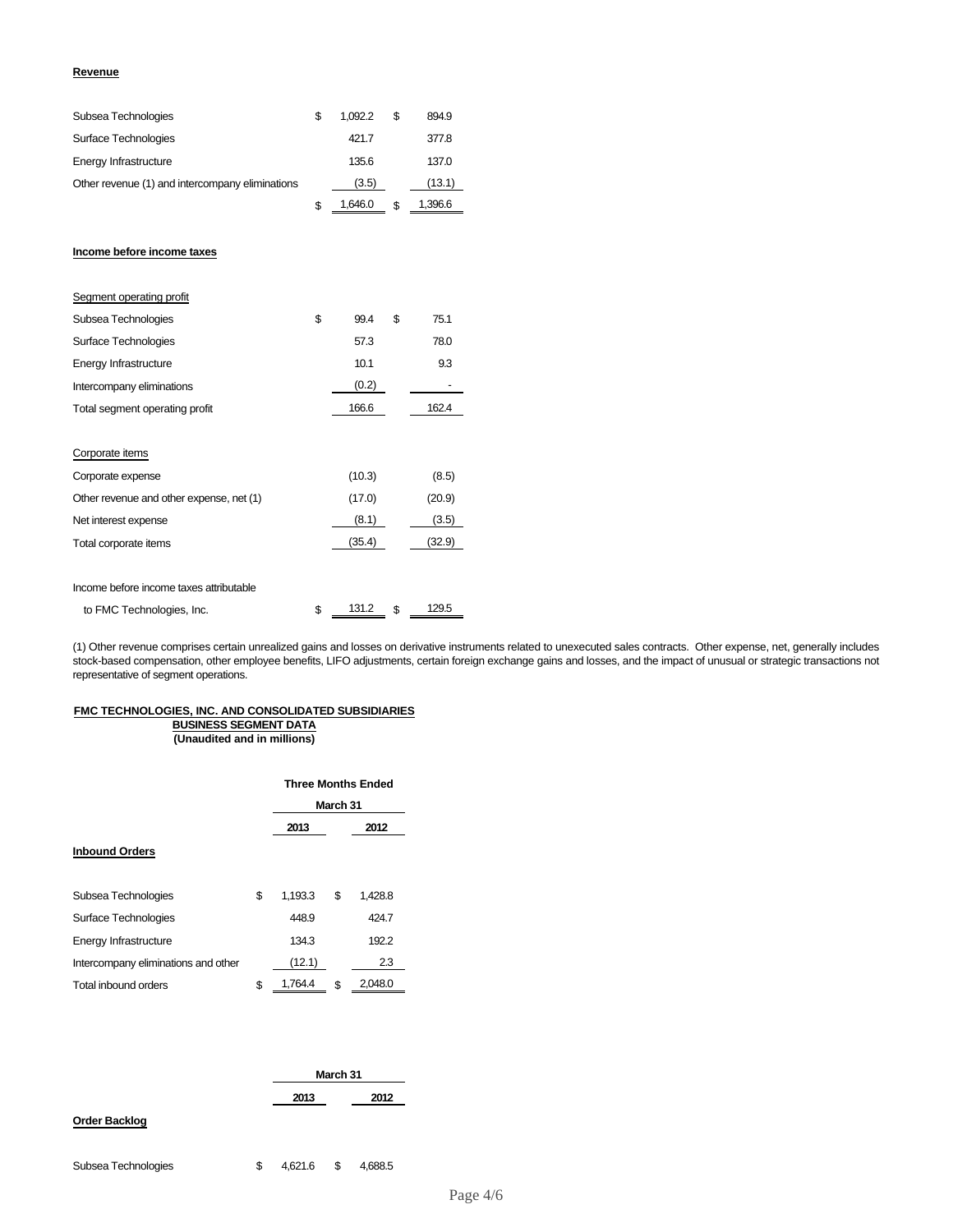| Surface Technologies      | 522.3   | 627.8         |
|---------------------------|---------|---------------|
| Energy Infrastructure     | 291.9   | 285.4         |
| Intercompany eliminations | (9.0)   | (2.5)         |
| Total order backlog       | 5,426.8 | \$<br>5,599.2 |

### **FMC TECHNOLOGIES, INC. AND CONSOLIDATED SUBSIDIARIES CONDENSED CONSOLIDATED BALANCE SHEETS**

**(In millions)**

|                                                       | March 31,     |    | December 31, |
|-------------------------------------------------------|---------------|----|--------------|
|                                                       | 2013          |    | 2012         |
|                                                       | (Unaudited)   |    |              |
| Cash and cash equivalents                             | \$<br>236.6   | \$ | 342.1        |
| Trade receivables, net                                | 1,886.8       |    | 1,765.5      |
| Inventories, net                                      | 995.9         |    | 965.1        |
| Other current assets                                  | 509.2         |    | 415.6        |
| Total current assets                                  | 3,628.5       |    | 3,488.3      |
| Property, plant and equipment, net                    | 1,262.5       |    | 1,243.5      |
| Goodwill                                              | 593.0         |    | 597.7        |
| Intangible assets, net                                | 338.1         |    | 347.4        |
| Investments                                           | 38.7          |    | 37.4         |
| Other assets                                          | 214.3         |    | 188.6        |
| <b>Total assets</b>                                   | \$<br>6,075.1 | \$ | 5,902.9      |
| Short-term debt and current portion of long-term debt | \$<br>48.8    | \$ | 60.4         |
| Accounts payable, trade                               | 655.0         |    | 664.2        |
| Advance payments and progress billings                | 577.5         |    | 501.6        |
| Other current liabilities                             | 720.1         |    | 744.2        |
| <b>Total current liabilities</b>                      | 2,001.4       |    | 1,970.4      |
| Long-term debt, less current portion                  | 1,632.0       |    | 1,580.4      |
| Other liabilities                                     | 554.8         |    | 498.9        |
| FMC Technologies, Inc. stockholders' equity           | 1,869.4       |    | 1,836.9      |
| Noncontrolling interest                               | 17.5          |    | 16.3         |
| Total liabilities and equity                          | \$<br>6,075.1 | \$ | 5,902.9      |

#### **FMC TECHNOLOGIES, INC. AND CONSOLIDATED SUBSIDIARIES CONDENSED CONSOLIDATED STATEMENTS OF CASH FLOWS (Unaudited and in millions)**

|                                                                 | <b>Three Months Ended</b> |    |        |  |
|-----------------------------------------------------------------|---------------------------|----|--------|--|
|                                                                 | March 31                  |    |        |  |
|                                                                 | 2013                      |    | 2012   |  |
| Cash provided (required) by operating activities:<br>Net income | \$<br>103.6               | \$ | 99.7   |  |
| Depreciation and amortization                                   | 49.0                      |    | 30.1   |  |
| Trade accounts receivable, net                                  | (147.9)                   |    | 36.8   |  |
| Inventories, net                                                | (45.8)                    |    | (68.2) |  |
| Accounts payable, trade                                         | 1.3                       |    | 6.1    |  |
| Advance payments and progress billings                          | 80.2                      |    | (35.5) |  |